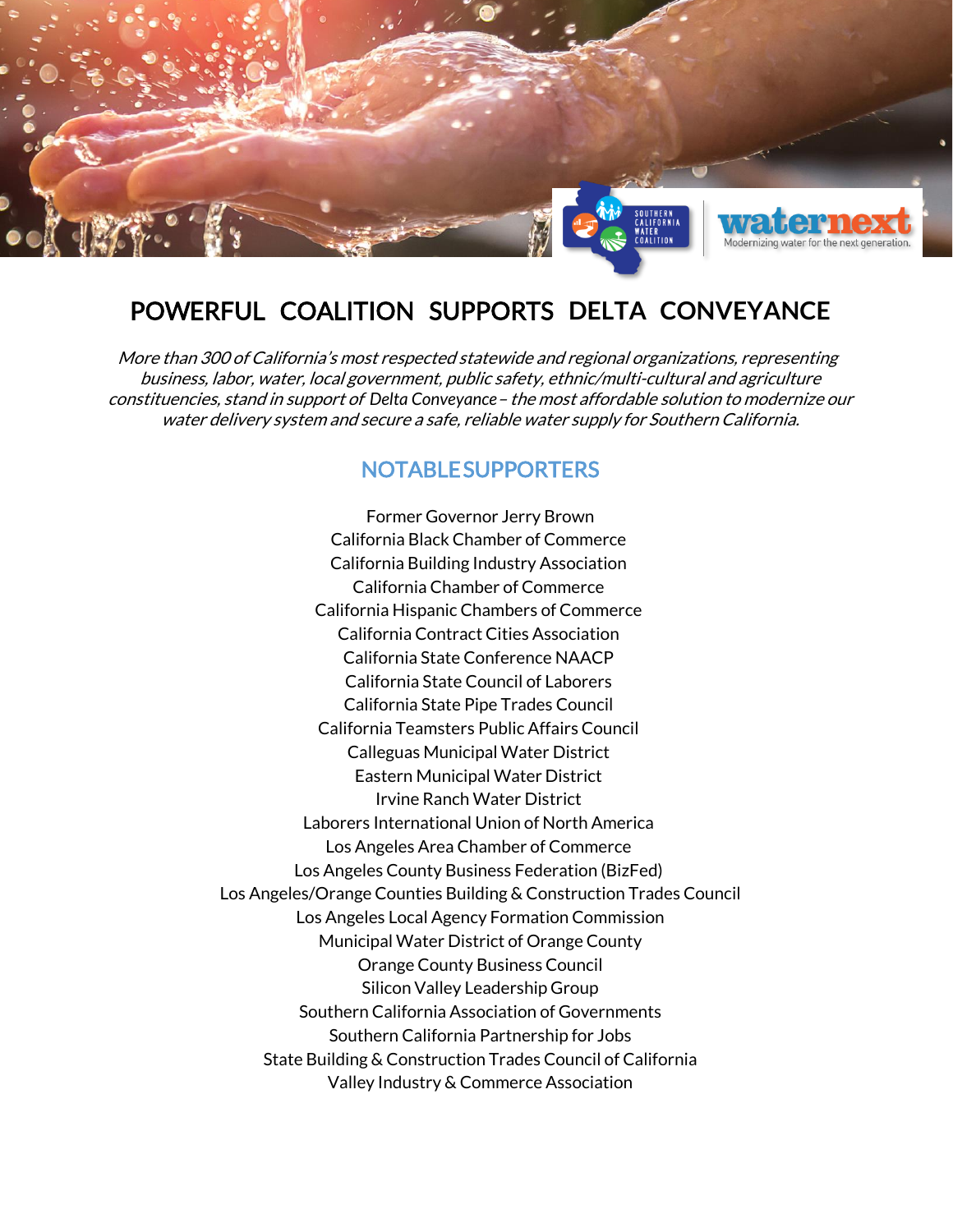



November 2020

### WATER AGENCIES, DISTRICTS & ORGANIZATIONS

Association of Water Agencies of Ventura County Berylwood Mutual Water Company Burbank Water and Power California American Water Company Calleguas Municipal Water District Camrosa Water District Central Arizona Project Central Arizona Water Conservation District Chino Basin Water Conservation District Coachella Valley Water District Construction Industry Coalition on Water Quality Crestview Mutual Water Company Cucamonga Valley Water District Department of Water Resources Desert Water Agency East Orange County Water District Eastern Municipal Water District El Toro Water District Foothill Municipal Water District Inland Empire Utilities Agency Inland Empire Water Purveyor Coalition Irvine Ranch Water District Laguna Beach County Water District Las Virgenes Municipal Water District Los Angeles Water & Power Associates Mesa Water District

# REGIONAL/LOCAL GOVERNMENT

Association of California Cities Orange County California Contract Cities Association City of Anaheim City of Brea City of Buena Park City of Camarillo City of Colton City of Fountain Valley City of Garden Grove City of Glendale City of Hemet City of Huntington Beach City of Irvine City of Menifee City of Moorpark City of Murrieta City of Oxnard City of Pasadena City of Port Hueneme City of San Jacinto

Mojave Water Agency Moulton Niguel Water District Municipal Water District of Orange County Municipal Water District's Supervisors Association Oak Park Water Service Ojai Valley Water Advisory Group Orange County Water District Piping Industry Progress & Education Trust Fund Pleasant Valley Mutual Water Company Rubio Cañon Land & Water Association San Bernardino Valley Municipal Water District San Gabriel County Water District Santa Ana Watershed Project Authority Santa Clarita Valley Water District Santa Margarita Water District Serrano Water District Southern Nevada Water Authority Thermic Mutual Water Company Three Valleys Municipal Water District Trabuco Canyon Water District Triunfo Sanitation District United Water Conservation District Upper San Gabriel Valley Municipal Water District Valley Water Company West Basin Municipal Water District Western Municipal Water District of Riverside County Yorba Linda Water District Zone Mutual Water Company

City of San Marino City of Santa Ana City of Simi Valley City of Thousand Oaks City of Tustin City of Villa Park City of Westminster Conejo Recreation & Park District Democratic Club of Camarillo Democratic Club of Moorpark Emerald Bay Service District Los Angeles Local Agency Formation Commission Marion Ashley, Former Supervisor, County of Riverside Orange County Council of Governments Orange County Local Agency Formation Commission Riverside Local Agency Formation Commission San Bernardino Local Agency Formation Commission San Diego Local Agency Formation Commission San Gabriel Valley Council of Governments Southern California Association of Governments Ventura Council of Governments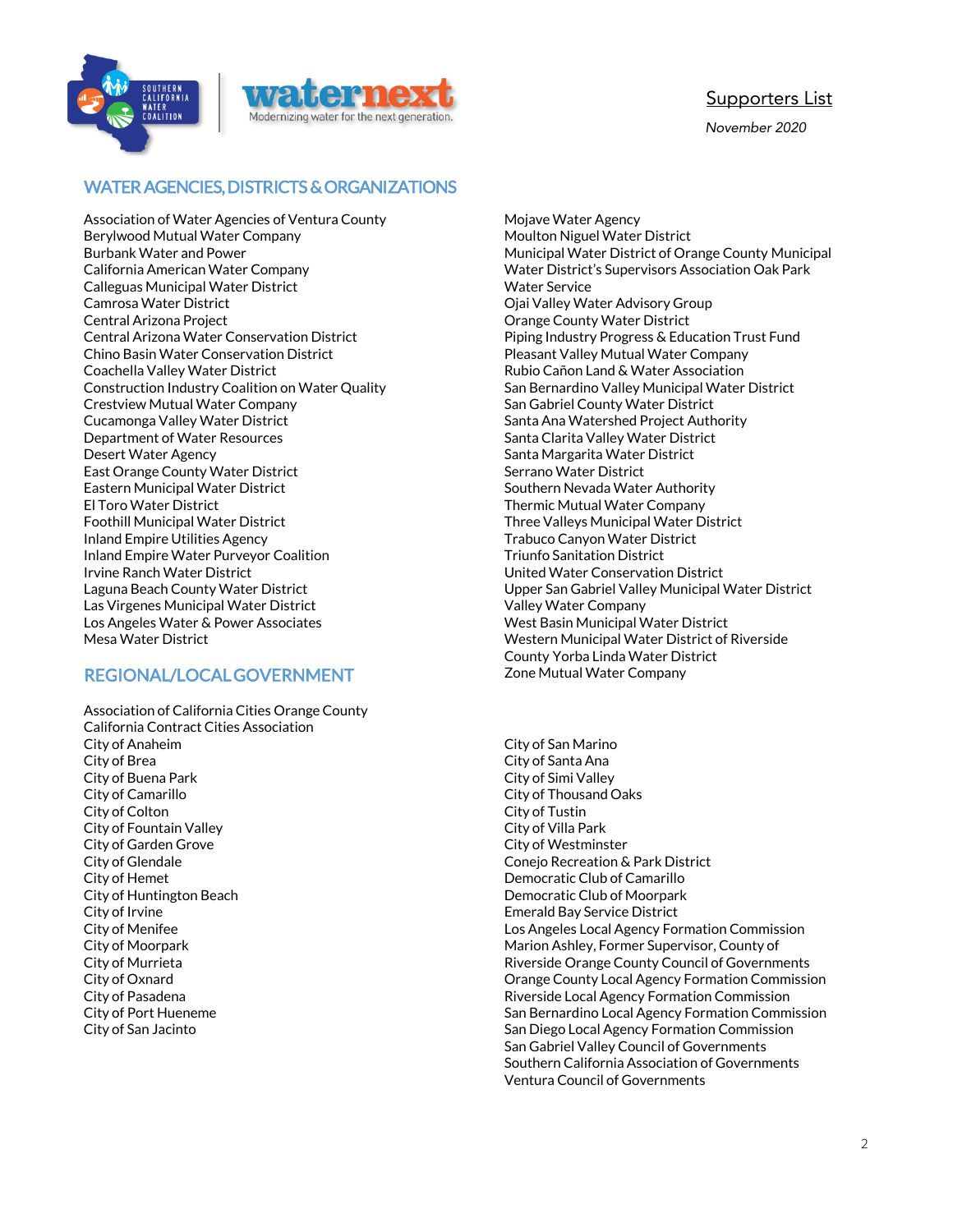



November 2020

# REGIONAL/LOCAL GOVERNMENT (CONTINUED)

Western Riverside Council of Governments William Weirick, Councilmember, City of Ojai

### **BUSINESS**

#### AECOM

American Council of Engineering Companies, California Associated General Contractors of California Beverly Hills Chamber of Commerce Big Bear Chamber of Commerce Blois Construction Bell Gardens Chamber of Commerce Building Industry Association of Los Angeles/Ventura Building Industry Association of Southern California Building Industry Legal Defense Foundation Building Owners & Managers Association of Greater Los Angeles Burbank Chamber of Commerce California Building Industry Association California Business Properties Association California Chamber of Commerce California Metals Coalition California Small Business Association Camarillo Chamber of Commerce Central City Association of Los Angeles Cerritos Regional Chamber of Commerce Chamber of Commerce Alliance of Ventura & Santa Barbara Counties Chamber of Commerce Mountain View Construction Industry Coalition on Water Quality Corona Chamber of Commerce Cupertino Chamber of Commerce Desert Valleys Builders Association El Monte/South El Monte Chamber of Commerce El Segundo Chamber of Commerce Engineering Contractors' Association Fresno Chamber of Commerce Gateway Chambers of Alliance Glendale Chamber of Commerce Glendora Chamber of Commerce Greater Bakersfield Chamber of Commerce Greater Conejo Valley Chamber of Commerce Greater Irvine Chamber of Commerce Greater Ontario Business Council Greater Riverside Chambers of Commerce Greater West Covina Business Association Hanford Chamber of Commerce Harbor Association of Industry & Commerce Hemet/San Jacinto Chamber of Commerce Hollywood Chamber of Commerce Hollywood F&D Properties Hueneme Chamber of Commerce

Huntington Beach Chamber of Commerce Industry Business Council Inland Action Inland Empire Economic Partnership Irvine Chamber of Commerce Irwindale Chamber of Commerce Kern County Taxpayer Association Krieger & Stewart La Verne Chamber of Commerce LAX Coastal Chamber of Commerce Lemoore Chamber of Commerce Long Beach Area Chamber of Commerce Los Altos Chamber of Commerce Los Angeles Area Chamber of Commerce Los Angeles Business Council Los Angeles County Business Federation (BizFed) Los Angeles County Economic Development Corporation Middle Class Taxpayers Association Monday Morning Group Monrovia Chamber of Commerce Moorpark Chamber of Commerce Moreno Valley Chamber of Commerce National Association of Women Business Owners North Orange County Chamber of Commerce Ontario Chamber of Commerce Orange County Business Council Orange County Realtors Orange County Taxpayers Association Oxnard Chamber of Commerce Palos Verdes Peninsula Chamber of Commerce Parsons Perliter & Ingalsbe Consulting Engineers Pomona Chamber of Commerce Redondo Beach Chamber of Commerce Regional Chamber of Commerce, San Gabriel Valley San Bernardino Area Chamber of Commerce San Dimas Chamber of Commerce San Fernando City Chamber of Commerce San Francisco Chamber of Commerce San Gabriel Valley Chamber of Commerce San Gabriel Valley Economic Partnership San Gabriel Valley Legislative Coalition of Chambers San Jose/Silicon Valley Chamber of Commerce Santa Clarita Valley Chamber of Commerce Silicon Valley Leadership Group Simi Valley Chamber of Commerce South Bay Association of Chambers of Commerce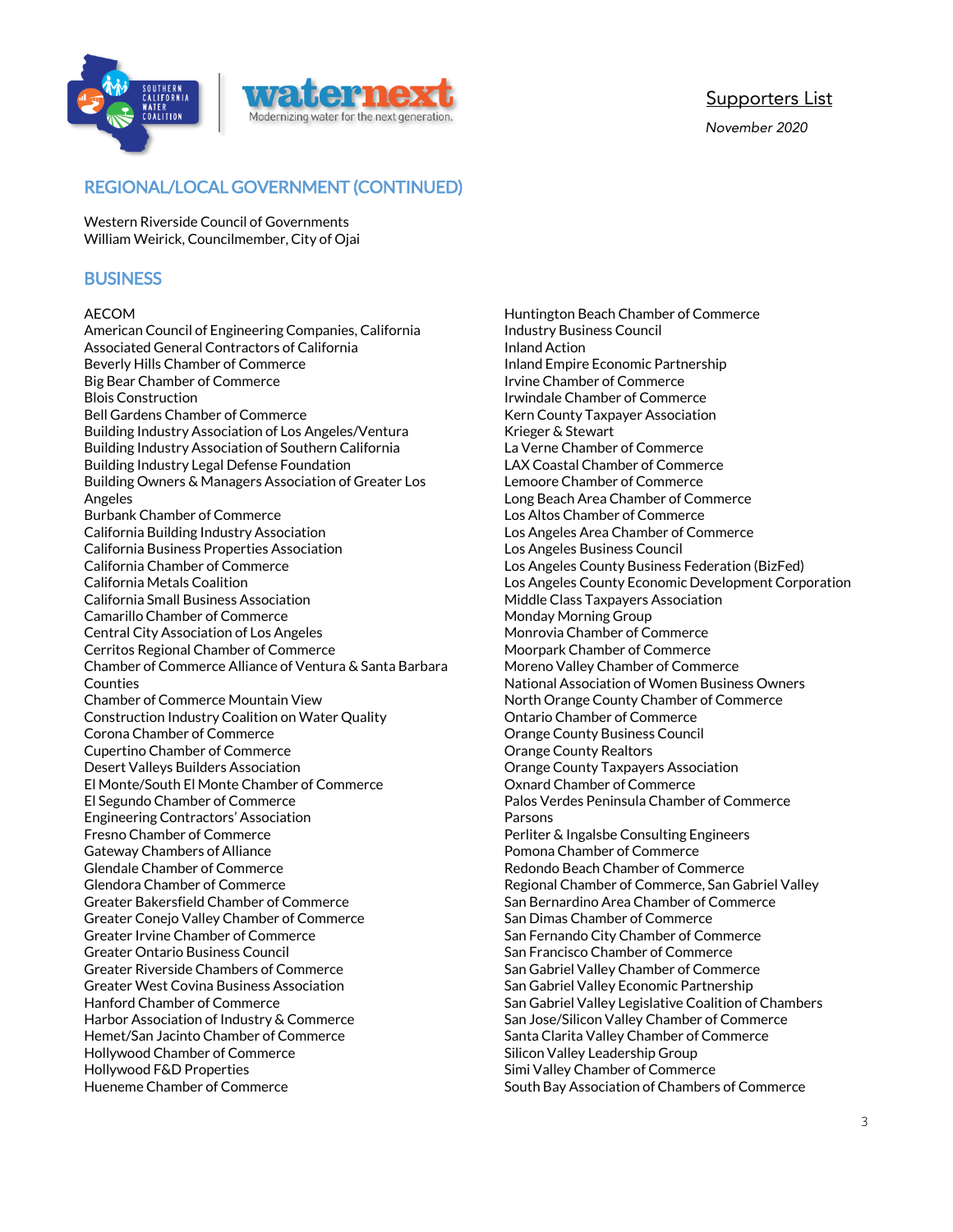



November 2020

### BUSINESS (CONTINUED)

South Gate Chamber of Commerce South Orange County Economic Coalition Southern California Leadership Council Southern California Partnership for Jobs Southwest California Legislative Council Southwest Riverside County Association of Realtors Valley Industry Association Ventura County Economic Development Association Ventura County Taxpayers Association

### LABOR GROUPS

Bricklayers & Allied Craftworkers Local 3 Union Building & Construction Trades Council of Alameda County California Alliance for Jobs California Labor Management Cooperation Trust California State Association of Electrical Workers California State Council of Laborers California State Pipe Trades Council California Teamsters Public Affairs Council Cement Masons Local 500 District Council of Iron Workers Humboldt & Del Norte Counties Building & Construction Trades Council IBEW Local 100 IBEW Local 11 IBEW Local 18 IBEW Local 234 IBEW Local 302 IBEW Local 332 IBEW Local 340 IBEW Local 40 IBEW Local 413 IBEW Local 428 IBEW Local 440 IBEW Local 441 IBEW Local 45 IBEW Local 47 IBEW Local 477 IBEW Local 551 IBEW Local 569 IBEW Local 595 IBEW Local 6 IBEW Local 639 IBEW Local 684 IBEW Local 952 Imperial County Building & Construction Trades Council Insulators & Allied Workers Local 16 International Association of Heat & Frost Insulators & Allied Workers Local 5 International Brotherhood of Boilermakers International Brotherhood of Boilermakers Local 1998 International Brotherhood of Boilermakers Local 549 International Brotherhood of Boilermakers Local 92

Stantec Temecula Valley Chamber of Commerce Torrance Area Chamber of Commerce United Chambers of Commerce of the San Fernando Valley Upland Chamber of Commerce Valley Industry & Commerce Association West Hollywood Chamber of Commerce Westside Council of Chambers of Commerce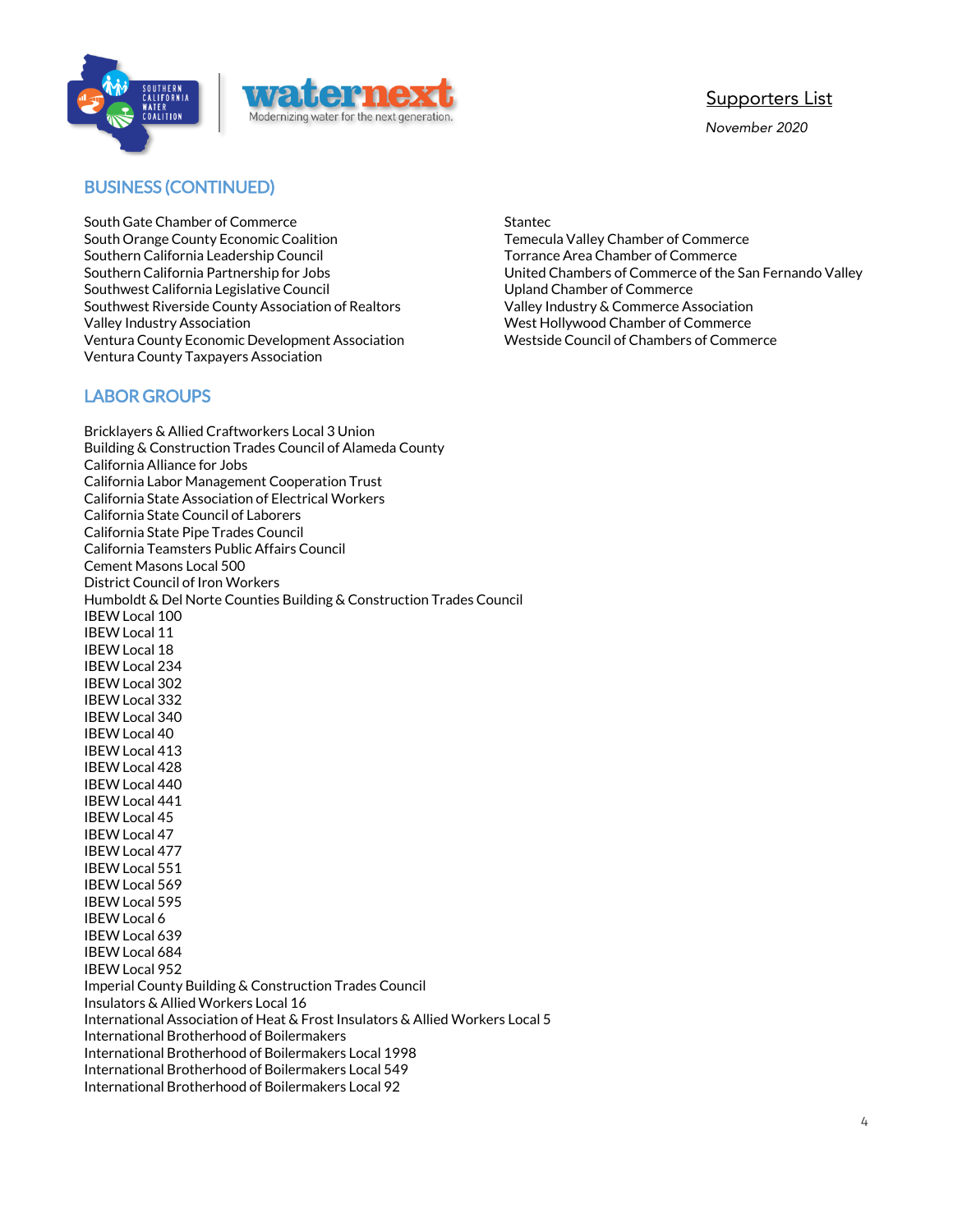

November 2020

# LABOR GROUPS (CONTINUED)

International Union of Operating Engineers Local 12 International Union of Operating Engineers Local 3 International Union of Painters & Allied Trades, District Council 36 Ironworkers Local 155 Ironworkers Local 416 Ironworkers Local 433 Kern, Inyo and Mono Building & Construction Trades Council Laborers Gunite Local 345 Laborers International Union of North America Local 1184 Laborers International Union of North America Local 652 Laborers International Union of North America (LiUNA) Los Angeles/Orange Counties Building & Construction Trades Council Marin County Building & Construction Trades Council Monterey/Santa Cruz Building & Construction Trades Council Northeastern California Building & Construction Trades Council Sailors' Union of the Pacific San Bernardino & Riverside Counties Building & Construction Trades Council San Diego County Building & Construction Trades Council San Francisco Building & Construction Trades Council San Francisco Labor Council San Francisco Peninsula Fire Safe Council San Mateo County Building & Construction Trades Council Santa Clara & San Benito Counties Building & Construction Trades Council Sheet Metal Workers' Local 104 Sheet Metal, Air, Rail & Transportation Western States Council Sheet Metal, Air, Rail & Transportation Workers Local 105 Sign Display & Allied Crafts Union Local 510 Sonoma, Mendocino & Lake Counties Building & Construction Trades Council South Bay Labor Council Southern California District Council of Laborers Southern California Pipe Trades District Council 16 Southwest Regional Council of Carpenters Stanislaus, Merced, Tuolumne & Mariposa Counties Building & Construction Trades Council State Building & Construction Trades Council of California Teamsters Joint Council 42 Teamsters Joint Council 7 Tri Counties Building & Construction Trades Council Unite Here Local 30 United Association of Landscape & Irrigation, Sewer & Storm, Underground Industrial Piping Industry Local 345 United Association of Plumbers & Pipefitters Local 114 United Association of Plumbers & Steamfitters Local 398 United Association of Plumbers & Steamfitters Local 403 United Association of Plumbers & Steamfitters Local 484 United Association of Plumbers, Pipefitters, Refrigeration UA Local 364 United Association of Plumbers, Steamfitters, Refrigeration & HVAC Service Technicians Local 230 United Association of Steam, Refrigeration, Air Conditioning, Pipefitters & Apprentices Local 250 United Union of Roofers, Waterproofers & Allied Workers Local 220 United Union of Roofers, Waterproofers & Allied Workers Local 27 United Union of Roofers, Waterproofers & Allied Workers Local 36 United Union of Roofers, Waterproofers & Allied Workers Local 40 United Union of Roofers, Waterproofers & Allied Workers Local 45 United Union of Roofers, Waterproofers & Allied Workers Local 81 Ventura County Coalition of Labor, Agriculture & Business